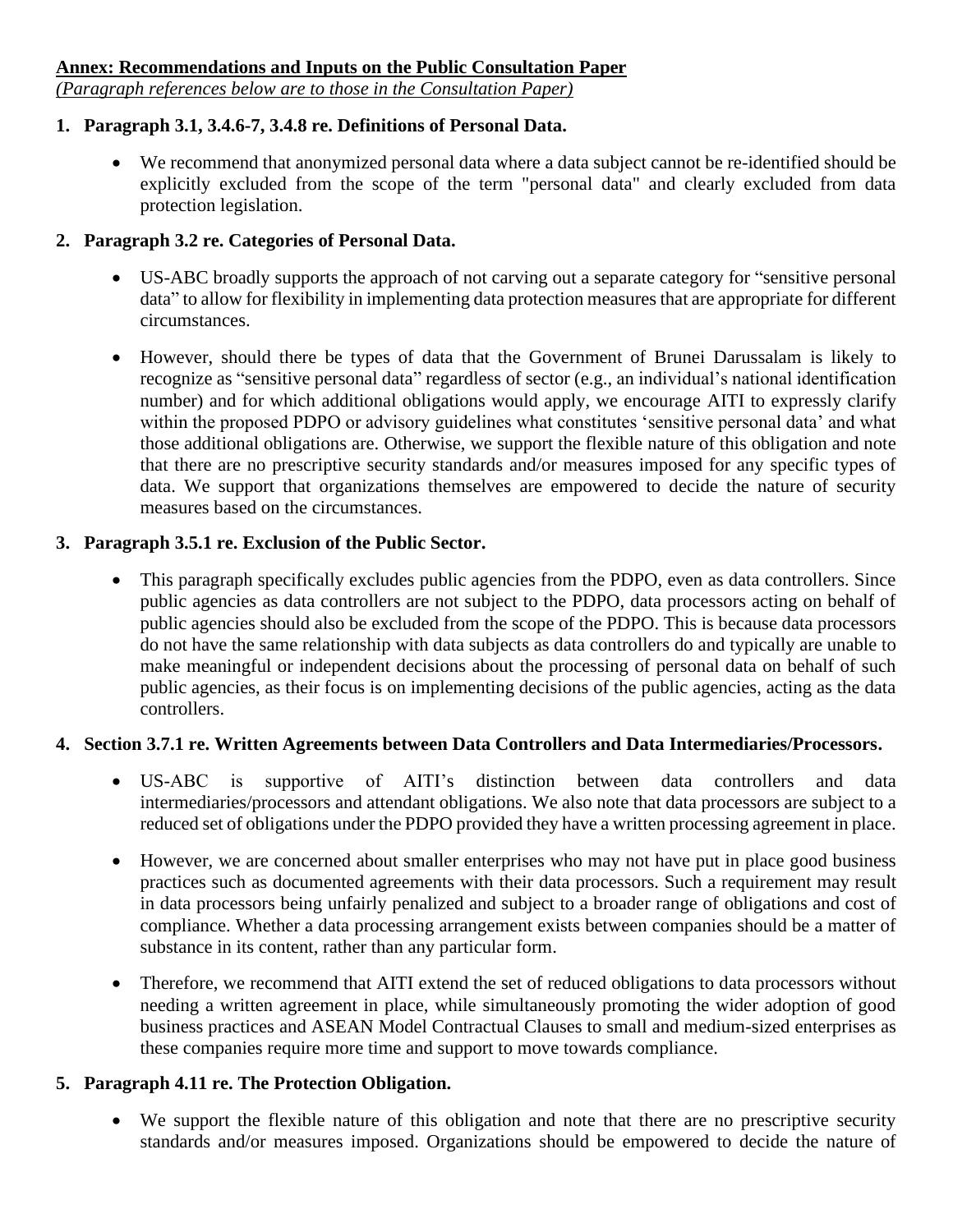security measures appropriate to them and the data processing in question based on the given circumstances.

### **6. Paragraph 4.12 re. The Retention Limitation Obligation.**

- As mentioned above, data intermediaries/processors act on behalf of data controllers, and their primary responsibility is to follow their lawful directions, generally without having visibility over whether the data they are processing includes personal data. They are therefore unable to meaningfully assess whether the personal data they are processing is no longer necessary for legal or business purposes. Only the organization (or data controller) can determine this. If data intermediaries are responsible for assessing and implementing the data retention obligation, there is a much higher risk that they would make inaccurate decisions about whether to retain or delete data because they do not have insight into the purpose for collecting the personal data and the reasonable uses for which it could be used by the organization in the future.
- We therefore recommend that paragraph 3.7 on the obligations that apply to data intermediaries/processors does not include the Retention Limitation Obligation, as they cannot meaningfully comply with this obligation.

### **7. Paragraph 4.13 re. The Transfer Limitation Obligation and Extra-Territorial Scope**

- US-ABC is of the opinion that this obligation be positioned more positively to support cross-border data flows by explicitly stating that transfer of data is permitted where the data controller takes reasonable steps to ensure that personal data transferred overseas continues to be protected to a comparable standard, as it were in Brunei Darussalam.
- US-ABC understands that the onus is placed on organizations to ensure appropriate measures are taken to protect personal data transferred out of Brunei Darussalam, but we seek greater clarification on what the prescribed requirement for these transfers are.
- To the extent that AITI intends to rely on prescriptive mechanisms to regulate these transfers, we urge AITI to adopt regulations that are compatible with other personal data protection regimes internationally, such as GDPR or Singapore's Personal Data Protection Act ("PDPA"), and to set out, in the PDPO, a non-exhaustive, but clear, list of measures that an entity can take to demonstrate that it has taken such reasonable steps to permit the transfer of data to provide regulatory certainty to data controllers and help data controllers demonstrate that comparable standards have been met. These measures would include:
	- (i) Where the data controller assesses that the recipient is bound by comparable obligations under their applicable laws;
	- (ii) The recipient is bound by binding corporate rules;
	- (iii) The data controller and/or the recipient is bound by a code of conduct;
	- (iv) The data controller enters into contractual terms imposing data protection obligations on the recipient that are appropriate for the nature of the relationship between the parties and the data involved (e.g., standard/model contractual clauses such as the ASEAN Model Contractual Clauses); and
	- (v) That the recipient has established systems and processes that comply to internationally recognized standards or certification schemes (e.g., ISO certifications and the APEC Cross-Border Privacy Rules and Privacy Recognition for Processors systems).
- We also recommend the recognition of consent as a legitimate basis for the transfer of data.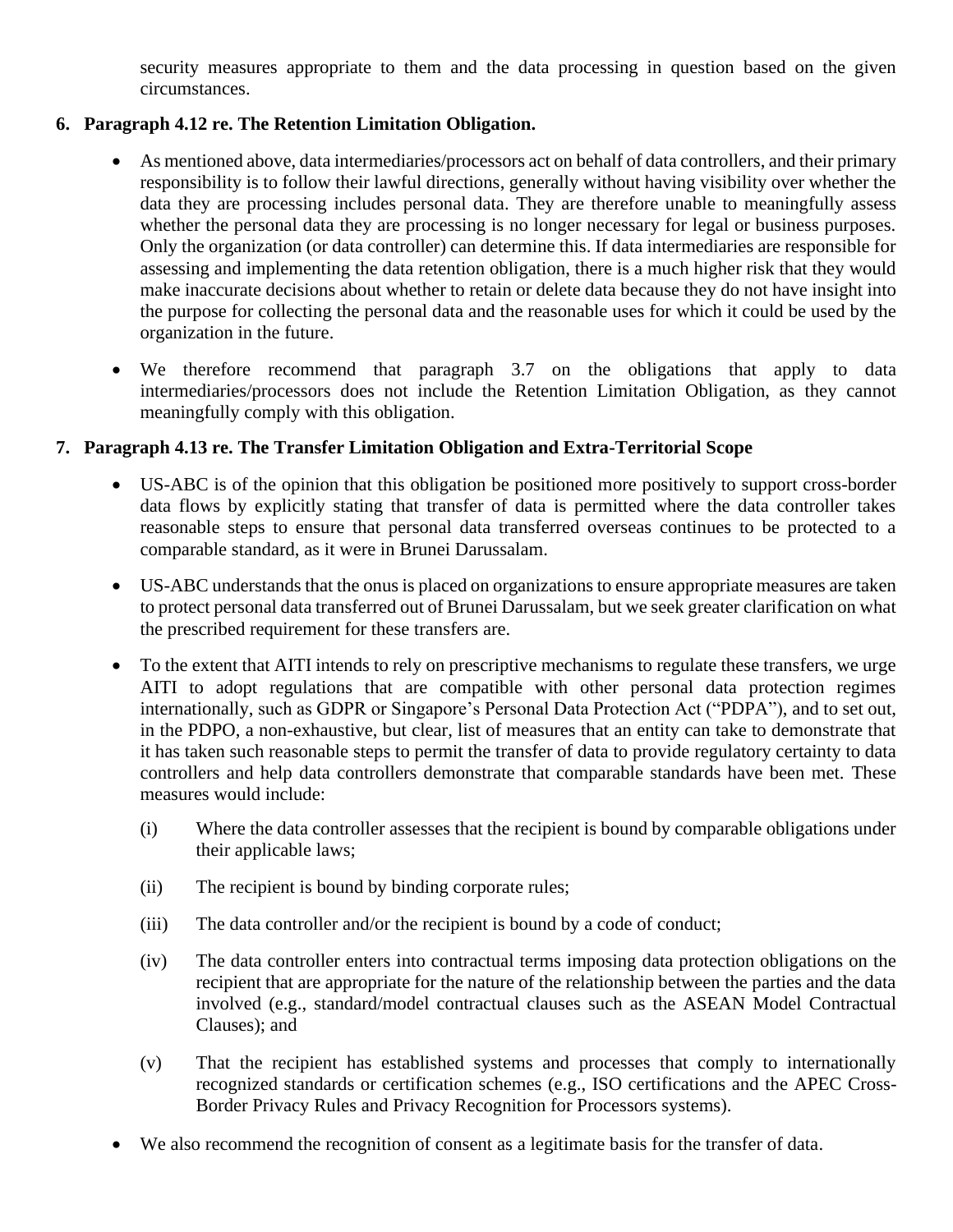- Additionally, while we acknowledge AITI's intention for the PDPO to serve as a "deterrent" to overseas organizations from misusing or using data irresponsibly, we recommend that the PDPO's territorial scope be more limited to within Brunei Darussalam.
- Data protection laws should not be extra-territorial as enforceability of regulations on foreign organizations based outside of Brunei Darussalam will be a challenge. In addition, extra-territorial privacy laws could create a web of overlapping or even conflicting data protection obligations that could make regulatory compliance overly complicated and costly for these international organizations. This may ultimately detract from the aim of privacy laws to protect personal data and result in reduced benefit to end users as foreign entities, who likely are already subject to data protection obligations in their home countries, may decide to geo-block or otherwise restrict their services in Brunei Darussalam to avoid additional compliance burden.
- To this end, we recommend that the PDPO's territorial scope be limited to data controllers and processors established within Brunei Darussalam. We further suggest conditions for coverage on data processing performed by a data subject or legal entity and suggest that the legislation targets "residents" of a jurisdiction rather than "citizens" to ensure equal treatment of all residents and to ensure that non-resident citizens are not unintentionally covered by conflicting laws:
	- (i) The scope of the legislation extends only to residents who are within Brunei Darussalam at the time their personal data is processed (including collected, used or disclosed);
	- (ii) The data subject or entity processing the personal data is established within Brunei Darussalam; and
	- (iii) The residents of Brunei Darussalam are specifically targeted.
- We also recommend the exclusion of data processors/intermediaries from the Transfer Limitation Obligation. As previously mentioned, these companies do not have visibility over whether the data they are processing contains personal data.
	- (i) By excluding this obligation from data intermediaries/processors, the PDPO would be consistent with other international PDP frameworks, including Singapore's PDPA.
	- (ii) For reference, Singapore's Personal Data Protection Commission has clarified that where an organization (data controller) engages a data intermediary to process personal data on its behalf and for its purposes, it is the organization that is responsible for complying with the Transfer Limitation Obligation in respect of any overseas transfer of personal data. This is regardless of whether the personal data is transferred by the organization to an overseas data intermediary or transferred overseas by the data intermediary in Singapore as part of its processing on behalf and for the purposes of the organization.
	- (iii) Furthermore, the PDPA's Transfer Limitation Obligation requires that an organization ensures that personal data transferred overseas is protected to a standard comparable with the Data Protection Provisions, and that onus is on the transferring organization to undertake appropriate due diligence and obtain assurances when engaging a data intermediary to ensure that it can do so. In undertaking its due diligence, transferring organizations may rely on data intermediaries' extant protection policies and practices, including their assurances of compliance with relevant industry standards or certification.

#### **8. Paragraph 4.14 re. The Data Breach Notification Obligation.**

• The need for minimum thresholds to be met before notification is appropriate, but we seek clarification on the scope of "significant harm" and "significant scale." These should be defined clearly so that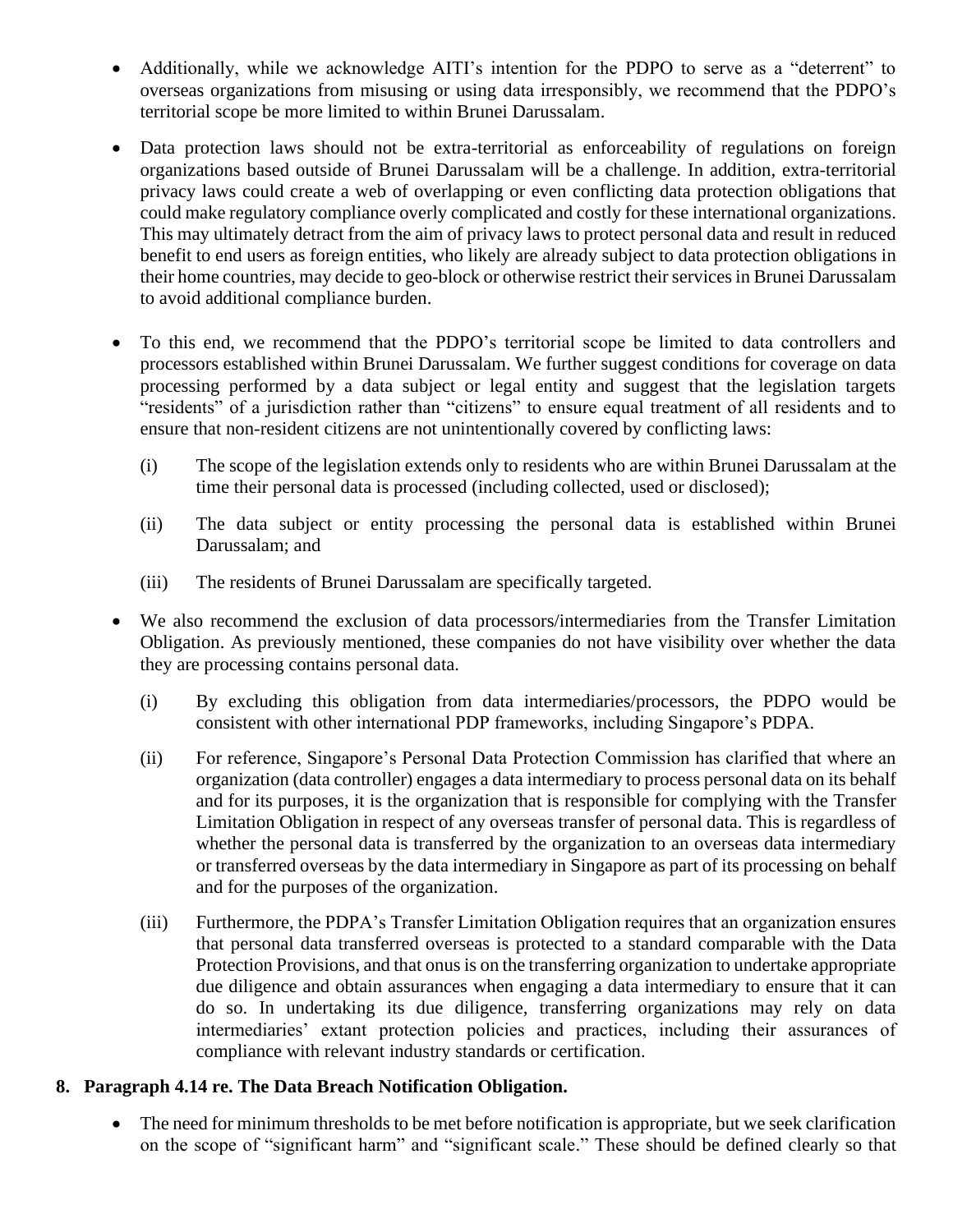companies are aware of when to notify and to prevent the regulator from being inundated with notifications that may result in a greater administrative burden.

- Further, we recommend that the meaning of "significant harm" include a materiality standard. That is, the Notification Obligation should be clearly scoped to cover unauthorized disclosure of, or access to, personal data that may cause *material* risk of harm, wherein there is *material* risk of identity theft or economic loss to the data subjects. Incorporating a materiality standard will ensure that notifications made to regulators or data subjects only pertain to breaches that require their greatest attention and expedient mitigation. Without such a threshold, numerous immaterial notices will be issued resulting in "notification fatigue." This would in turn lead to inconveniences for data subjects, an increase in administrative costs and burden for the regulator, and data subjects and regulators potentially failing to take appropriate action in response to notifications that indicate a real risk of harm.
- In relation to "significant scale," an arbitrary number assigned to this may again result in notice fatigue (since notification would be required for technical data breaches that affect many users but have only trivial privacy impacts) and stretch the resources of the regulator since it may not be obvious which of the many reported breaches require specific attention and investigation. Moreover, this would also result in individuals being inundated with numerous immaterial notices such that they may not be able to take appropriate action and distinguish between inconsequential and material data breaches. This would result in the abovementioned "notification fatigue," extra costs and greater risk to all parties. Therefore, an arbitrary number should hence not be prescribed in this case.
- In addition, if data breach notification frameworks are introduced, we recommend that authorities provide guidelines around when a data controller becomes "aware" of a breach and has to report it. Data controllers should be provided a reasonable period of time to investigate and confirm a breach before requiring notification to regulators or data subjects. The language of paragraph 4.14.2 may also be amended to state that the "organization is required to notify affected individuals without due delay after notifying the Responsible Authority."
- We ask for clarification regarding what the exceptions to notifying affected individuals of a data breach are, because if steps have already been taken to mitigate the impact to the affected individuals, notice to individuals should not be required. This will balance the interests of the individuals against the administrative costs to the organization.
	- (i) For example, the Singapore Advisory Guidelines on Key Concepts in the PDPA provides that an organization may rely on the remedial action exception if timely remedial actions have been taken such that it is unlikely that the data breach will result in significant harm to the affected individual. Similarly, where there are appropriate technological measures applied to the personal data (e.g., encryption, password-protection etc.) which renders the personal data inaccessible or unintelligible to an authorized party, the technological protection exception applies. The Australia Privacy Act also includes such remedial actions as exceptions.
- We seek greater elaboration on the definition of "data breach." The definition should be aligned with the Protection Obligation (paragraph 4.11) and limited to *actual* occurrences of unauthorized access, collection, use, modification, disclosure, copying or disposal, and a loss of a storage device that *actually* results in such unauthorized risks. This would ensure internal consistency within the PDPO.
- We also recommend that data intermediaries/processors be excluded from the duty to notify in event of a data breach, except for notification to the main organization who contracted the data intermediary/processor.
	- (i) This obligation to notify should be borne by the data controller (i.e., the original organization that contracted the intermediary). As mentioned above, the intermediary's responsibility is only to the data controller.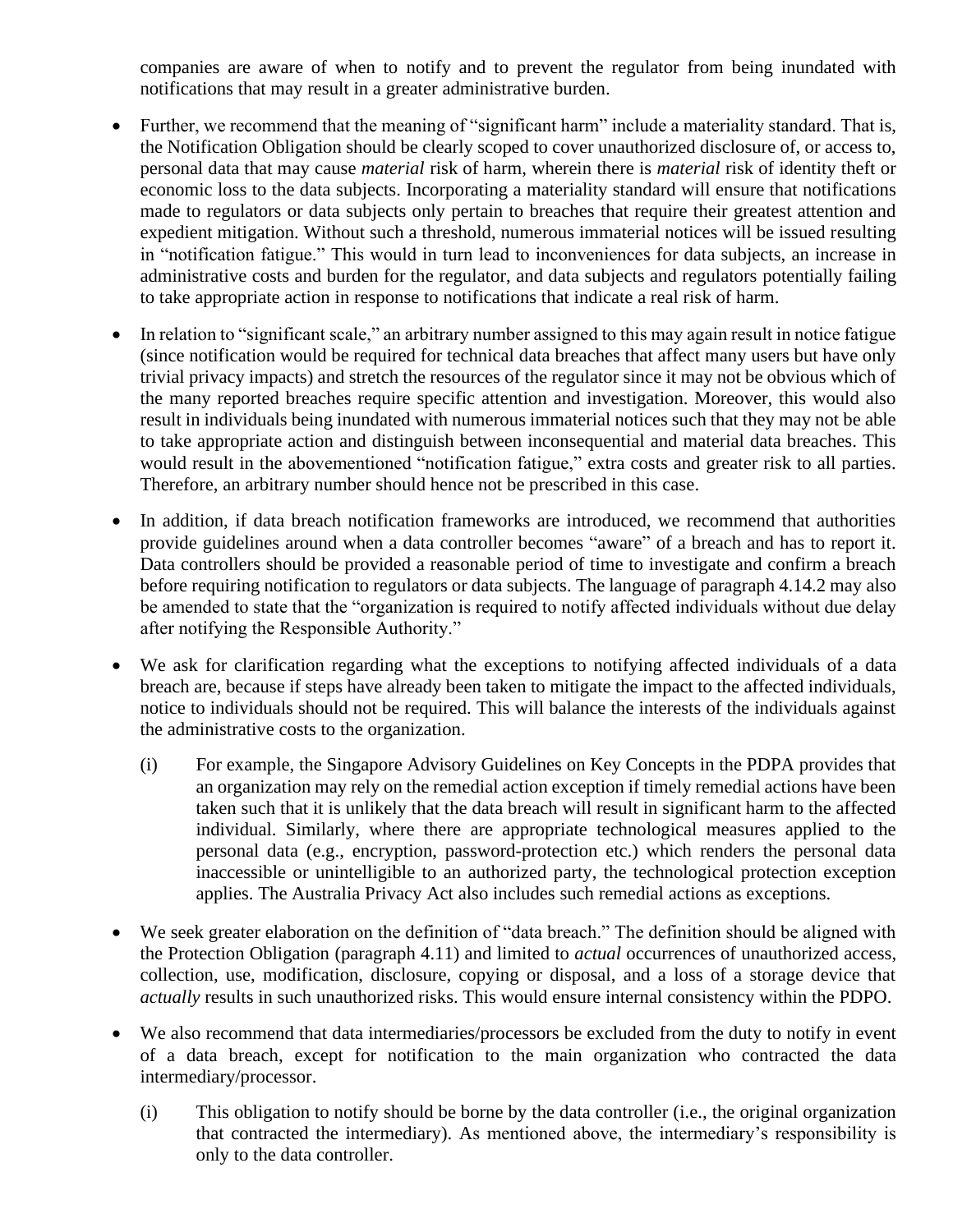- (ii) Applying the duty to notify on data intermediaries/processors would be inconsistent with other data breach notification regimes elsewhere, including Singapore's PDPA and Australia's Privacy Act that places this obligation to inform regulators and individuals on data controllers instead.
- (iii) It should remain the responsibility of the data controller to assess whether a personal data breach constitutes a "notifiable data breach" and notify the Responsible Authority and/or individuals.

## **9. Paragraph 4.2.8 re. The Accuracy Obligation.**

• We enquire if self-service settings that allow individuals to update and correct their personal data are sufficient to comply with this obligation.

### **10. Paragraph 4.5 re. The Accountability Obligation and Data Protection Officer.**

• US-ABC is supportive of appointing a DPO to ensure regulatory compliance and data protection in Brunei Darussalam. It should, however, be clarified in either the guidelines or the PDPO itself that the DPO does not need to be a citizen or resident of Brunei Darussalam and can reside anywhere in the world.

#### **11. Paragraph 4.6 re. The Consent Obligation.**

- US-ABC notes that it appears that AITI's intent is for consent to be the primary basis for processing personal data. Additionally, AITI's intent of having less prescriptive standards of consent is consistent with Singapore's PDPA and provides flexibility for organizations. However, while the draft PDPO suggests that there will be exceptions to consent, these are not further elaborated upon. Therefore, we seek to clarify the exceptions to consent.
- Additionally, we encourage AITI to consider other legal bases for processing of user data beyond the stated consent model. Examples would include the GDPR's recognition of "legitimate interest."
	- (i) GDPR Article 6(f) allows for legitimate interest as a legal basis for processing personal data where "processing is necessary for the purposes of the legitimate interests pursued by the controller or by a third party, except where such interests are overridden by the interests or fundamental rights and freedoms of the data subject which require protection of personal data, in particular where the data subject is a child."
	- (ii) This will help cover a range of other scenarios and uses such as security and fraud activities, as well as basic internal business analytics which are challenging to subject to a consent standard and lack a significant negative impact on privacy. Business benefits from this, and individuals are protected in case of fraud/security concerns as well.
	- (iii) GDPR Article 6 also includes other, equal bases for processing personal data, including where processing is necessary for: (a) the performance of a contract to which the data subject is party or in order to take steps at the request of the data subject prior to entering into a contract; (b) compliance with a legal obligation to which the data controller is subject; (c) protecting the vital interests of the data subject or of another natural person; and (d) performing a task carried out in the public interest or in the exercise of official authority vested in the data controller.
- Other exceptions that can be considered include processing of personal data in the context of vital interests of individuals, publicly available data, business asset transactions, for business improvement purposes and for law enforcement purposes. These exceptions are also recognized in Singapore's PDPA.

# **12. Paragraph 4.7 re. The Purpose Limitation Obligation**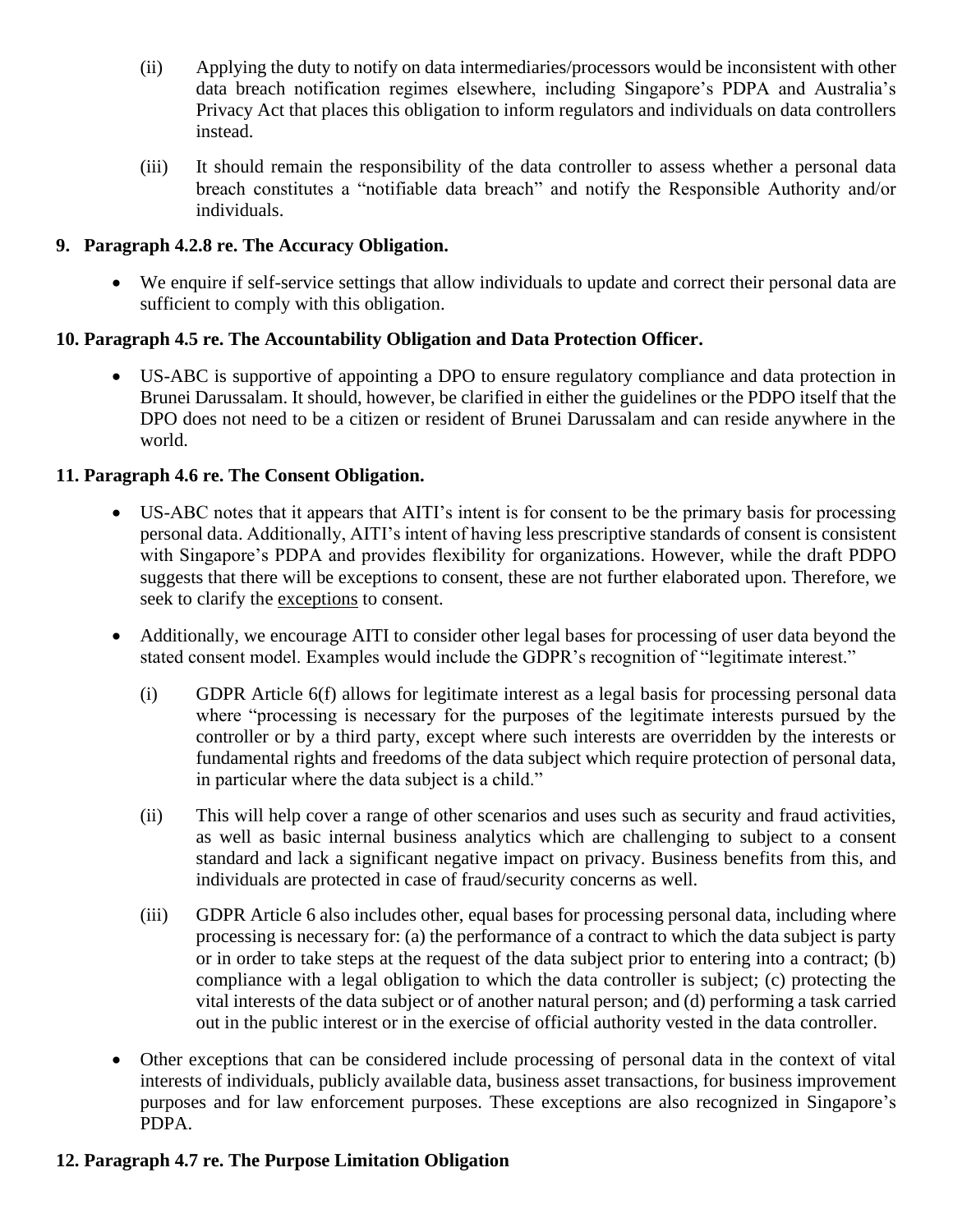- US-ABC broadly supports this provision, but we would recommend that the consent standards and requirements should remain flexible so that where organizations require fresh consent for new purposes, this is not overly burdensome for both the organization and the individual.
- Repeated requests for active, opt-in, express consent may result in 'consent fatigue' in consumers and result in less, not more, data protection awareness.

### **13. Paragraph 4.8 re. The Notification Obligation.**

- We recommend creating an exemption to the notice and consent obligations if the use or disclosure is related to the primary purpose of collection, contractual necessity, and the individual would reasonably expect the organization to use or disclose the information for that secondary purpose.
- This exemption would help to balance the need for transparency with the need to encourage data use to facilitate economic development and cost savings for companies.

### **14. Paragraph 4.9.3 re. Individuals Porting Data.**

• We recommend that the ability to port user data be consistent with data portability obligations as outlined under the EU's GDPR.

### **15. Paragraph 5 re. Data Subject Rights to Access Personal Data and Data Portability.**

- US-ABC recognizes the right to access personal data as an important consumer right as it plays a central role in enabling individuals to exercise further rights (i.e., correction and portability). The information covered by the right to access could include the personal data collected itself, information about the processing purposes and the way in which the data may be disclosed.
- The draft PDPO also recognizes that there may be circumstances under which a data controller can "reject" a data access request of an individual. In other jurisdictions such as Singapore, the data protection authorities have clarified that "(Organizations) are not required to provide access if the burden or expense of providing access would be unreasonable to the organization or disproportionate to the individual's interest or if the request is otherwise frivolous or vexatious".
- There is a need to balance between providing individuals the ability to exercise their right to access data effectively and the cost of compliance to companies if over-broad or frivolous access requests are made. Therefore, we recommend that the access and portability rights be streamlined, and that "useractivity" data be excluded from the access obligations.
	- (i) "User activity" data could include extremely broad categories of data and metadata, including information that is related to the functioning of services, data about an individual's interaction with e-services, etc. Many of these types of data would not be meaningful or valuable to individuals exercising further rights – however if individuals were to make such requests, they would likely ask for broad data sets (e.g., all data related to transactions made with the organization), which would be very costly for data controllers to collate and provide.
	- (ii) Additionally, as "user-activity" data is often unstructured data, there could be significant privacy risks to other individuals whose data may incidentally be reflected in that "useractivity" data. "User-activity" data could also be generated from the use of proprietary tools or features resulting in risks for confidentiality of commercially sensitive elements or trade secrets. Inclusion of such data could therefore chill innovation and render Brunei Darussalam a less attractive location for data processing if there is a risk that a data access request could result in a disclosure of commercially sensitive information.
- If Brunei Darussalam intends to continue including "user-activity" data in the data access requirements, we recommend the following categories of data be excluded: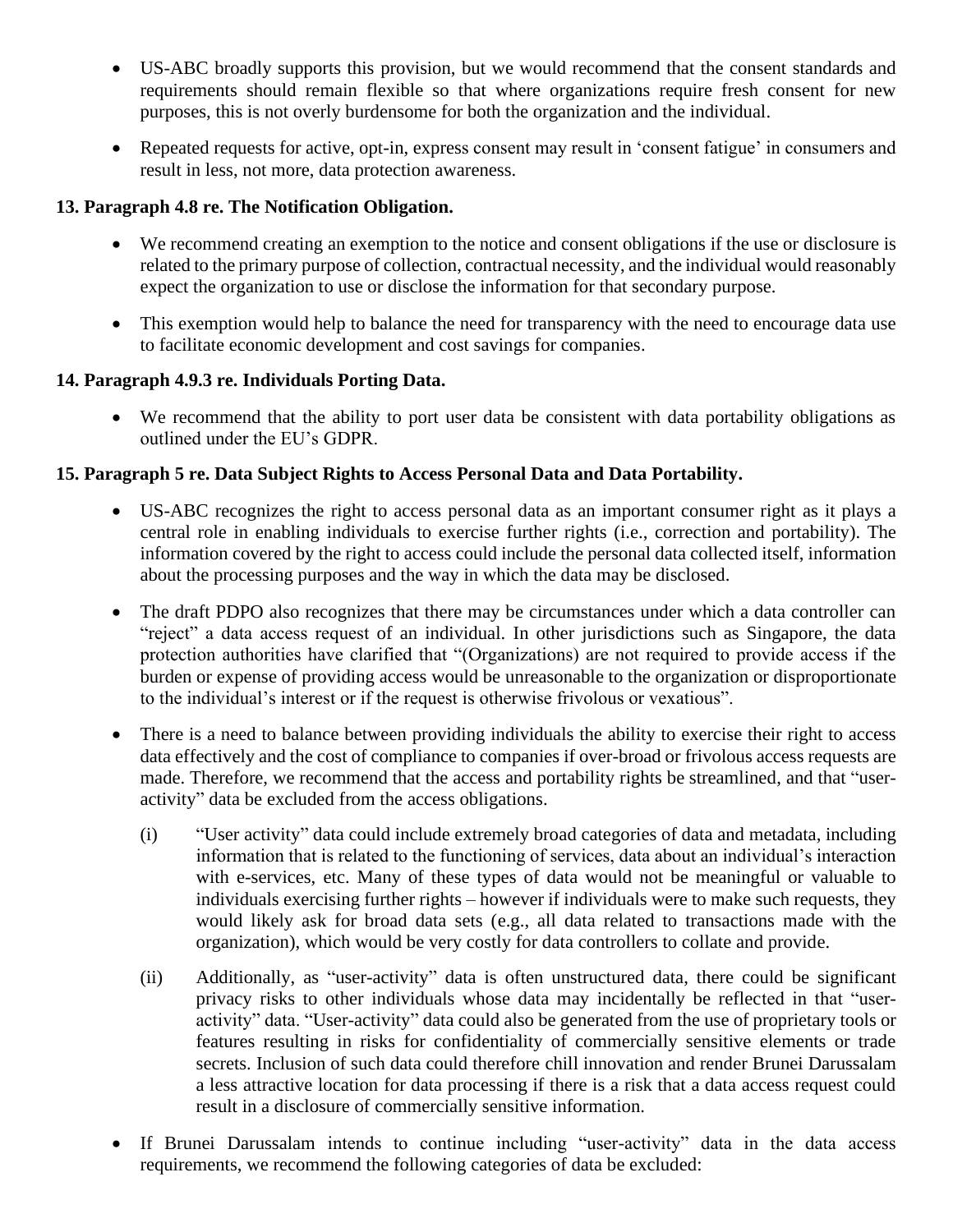- (i) Types of data that provide no clear value to individuals' ability to switch providers, and/or take time for organizations to process, including (a) user activity data generated from the use of proprietary tools or features, (b) user-generated content (such as voice recordings, videos, images, customer reviews and feedback), and (c) unstructured data.
- (ii) Data that identifies another individual, unless the other individual has provided their consent for the data to be shared for such purpose.
- On a related note to accessing data, we urge AITI to adopt a flexible timeline with regards to processing, receiving and responding to data subject requests. The draft PDPO currently mentions that requests must be responded to within the "prescribed time and in the prescribed manner."
	- (i) Flexible timelines would be more appropriate as the range of organizations that will need to comply with the PDPO is very broad and can include sophisticated data processing companies as well as local retailers that only keep hardcopy records. Flexibility is therefore important to allow each an appropriate time to respond.
	- (ii) An example of flexible response time is seen in Singapore's PDPA, which requires that within 30 days of the request that a response be provided: (a) either giving effect to or rejecting the request for permitted reasons; or (b) notifying the individual of the alternative timeframe within which the organization will respond to the request.
- We recommend against the inclusion of paragraph 5.4.8 where organizations are required to notify users of a rejection or exclusion of their requests and the requirement to retain copies of data where an access request has been rejected.
- Paragraph 5.5.3 states that organizations must send corrected personal data to every other organization that has received it unless the other organization does not need it for any legal or business purpose.
	- (i) We recommend against requiring organizations to send corrected data to third parties as it is fairly onerous for an organization to be responsible for updating third parties and also to independently assess if these third-party organizations require the data for their own legal or business purposes.
	- (ii) Instead, the data subject should be responsible for communicating this and is equipped to do so as the right of access would allow him/her to obtain the list of organizations to whom the data is disclosed.
- Additionally, paragraph 5.6 uses the term "applicable data" throughout the section. However, there is no clear definition of "applicable data." We recommend that there be a clear definition of "applicable data," and that this definition should exclude "user activity" data, for the reasons articulated above.
- Paragraph 5.6.7 also states that a porting organization can disclose personal data about a third-party individual (T) to a receiving organization without T's consent if the data porting request is made in an individual's (P) personal or domestic capacity and relates to P's "user activity" data or user-provided data.
	- (i) It is onerous for the porting organization to review applicable data to determine whether transmitting applicable data about an individual (P) would transmit personal data about another individual (T), and if so whether the data porting request is made in P's personal or domestic capacity. It is also not clear why there is a separate concept of "user activity" data or "userprovided data" to qualify this request.
	- (ii) Instead, we recommend that a porting organization may disclose personal data about T to a receiving organization without T's consent only if the data porting request from P satisfies any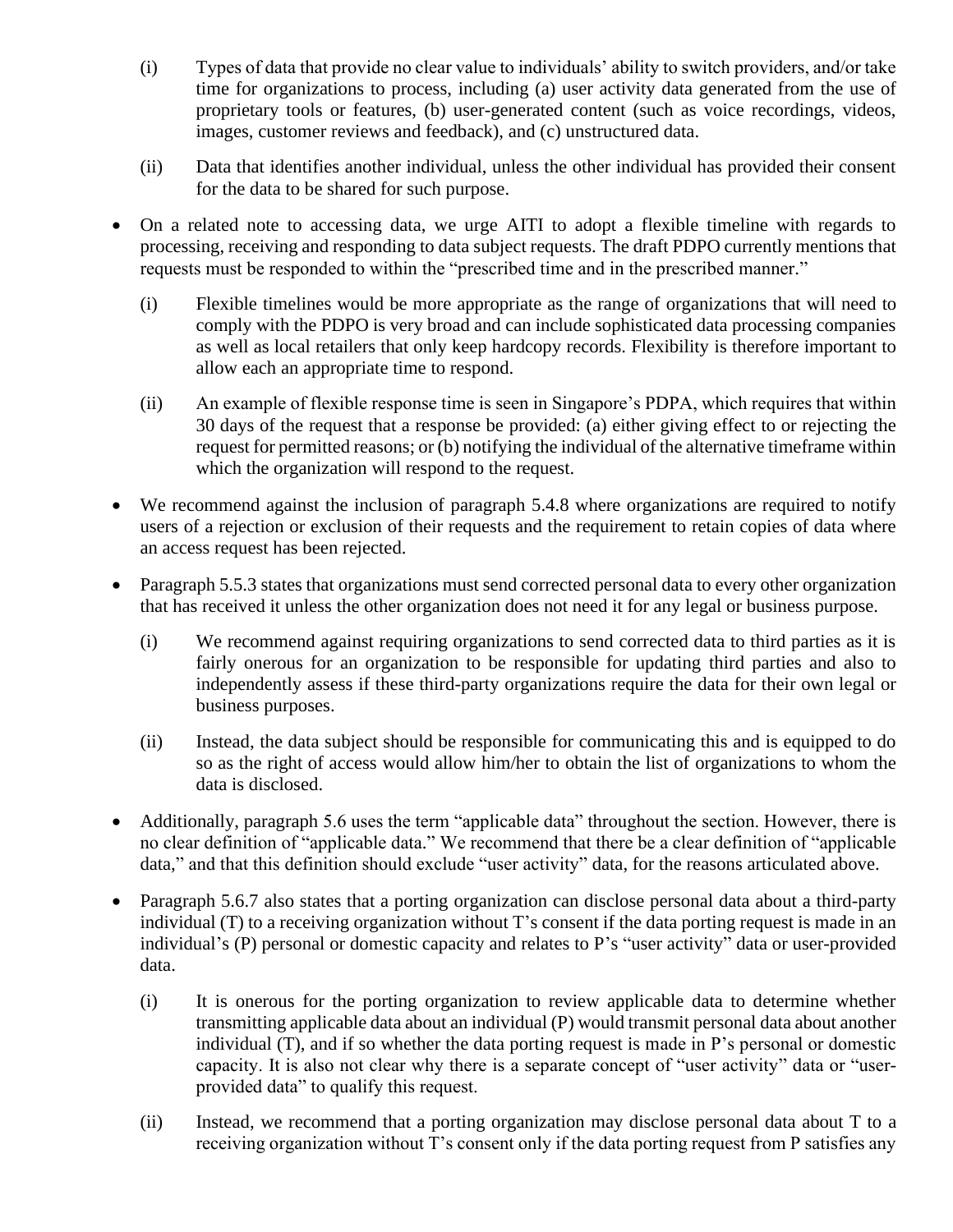requirements prescribed including statements that the request is being made in P's personal or domestic capacity.

• With regards to the Access, Correction and Data Portability Rights, we recommend that these rights be subject to a reasonable trade secrets exemption.

## **16. Paragraph 6.4 re. Power to Issue Directions.**

- We recognize that while the potential fines are high, the fact that the annual turnover calculation is restricted to Brunei Darussalam limits the potential exposure significantly and is much less than the GDPR's cap of 4% of annual global turnover.
- However, we recommend removing the peg to the annual turnover as civil penalties should not be tied to a regulated entity's turnover. Instead, it should be proportionate to the harm caused to the affected individuals and whether there is any aggravating or mitigating factors. Civil penalties should also not impose undue hardship on an otherwise responsible entity.

### **17. Paragraph 6.6 re. The Right of Private Action.**

- Having a right of private action may encourage wasteful and unnecessary litigation and impose significant costs on businesses.
- Instead, we recommend for all rights and obligations created under the draft PDPO to be administered and enforced solely by the Responsible Authority, in conjunction with the reconsideration and appeal mechanism contemplated under paragraph 6.5 of the Consultation Paper.
- We are of the opinion that private action should be an instrument of last resort not easily taken. If a right of private action is to be included in the PDPO, we recommend that the right be clearly targeted for events like a data breach, and where the data breach was caused by a willful or reckless action or omission of the organization in question. Damages should have a direct causal relationship to the claimed infringement of rights.

#### **18. Paragraph 7 re. Offences Affecting Personal Data and Anonymized Information.**

• US-ABC recommends against the inclusion of personal liability and criminal liability for breaches, obstructions or other offences. Civil enforcement of privacy laws and related legislation should be in line with international standards and requirements such as the APEC Privacy Framework, which Brunei Darussalam participates in.

#### **19. Paragraph 9.2 & 9.3 re. Further Regulations and Guidelines.**

- The scope and detail of the regulations are presently unclear. We note that this draft is reassuring in its emphasis on a flexible and business-friendly regime, yet there is still a possibility of prescriptive regulations being introduced via the regulations, which would undermine this.
- We urge AITI to avoid regulations that are unduly prescriptive, and that they should align with the general principles and philosophy of the Consultation Paper. A balance should be struck between protecting individuals and ensuring innovation is not stifled.

# **20. Paragraph 10 re. Interaction between PDPO and Other Laws.**

- US-ABC is generally supportive of the PDPO being used as the baseline data protection law in Brunei Darussalam, with sectoral regulators continuing to have freedom to provide higher levels of protection where appropriate.
- Furthermore, unless expressly provided in the PDPO, in the event of any inconsistency the other written laws will take precedence over the PDPO.